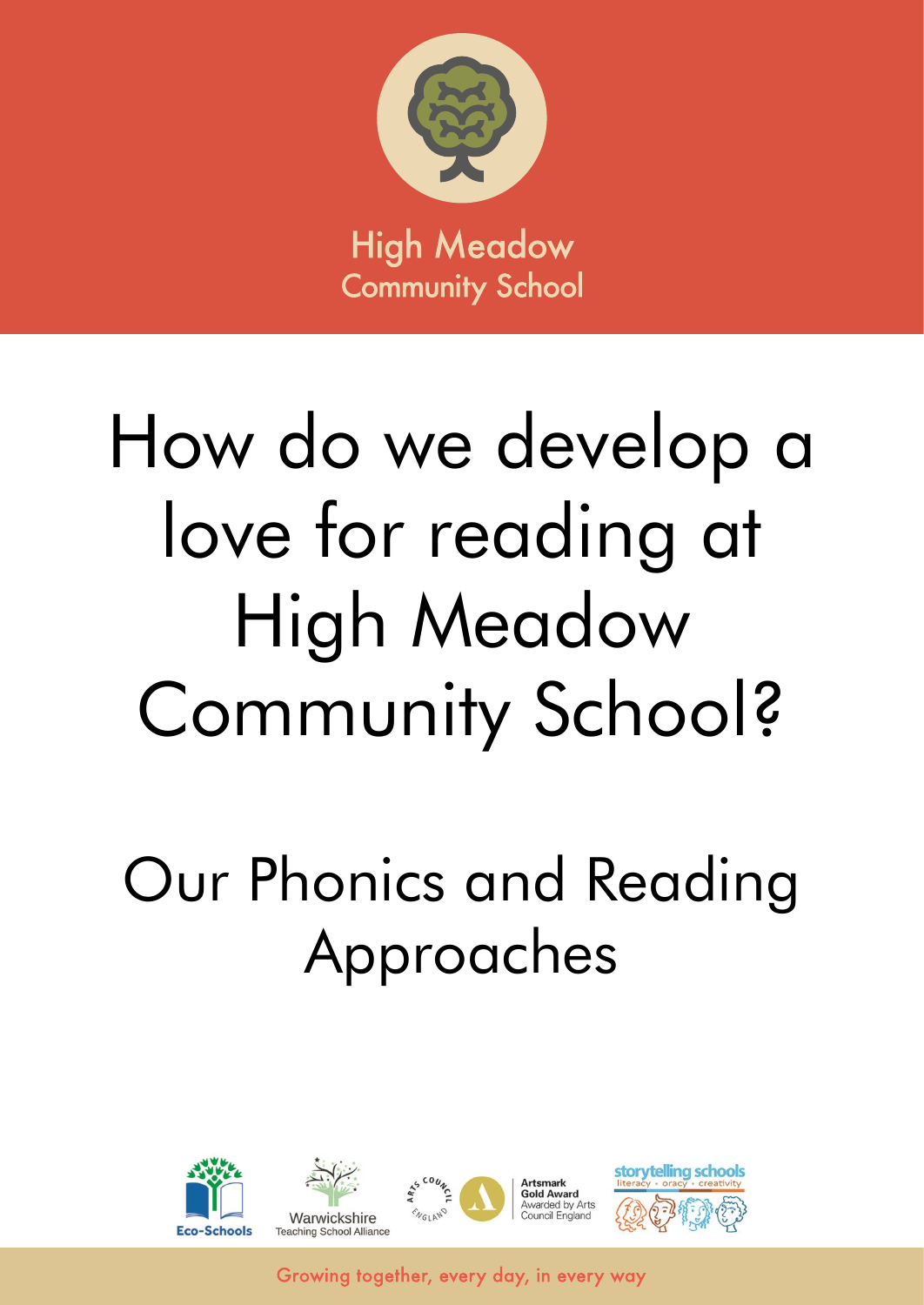

At High Meadow Community School, we recognise the impact and power of a rich and engaging reading curriculum. As reading is a complex skill with many components, we have developed a consistent approach to the teaching of these skills throughout the school. We believe that reading is crucial to children unlocking all areas of the curriculum and it should be a rewarding and enjoyable experience.

We also recognise the importance of a quality, well -structured phonics approach that gives children the essential skills to becoming a life-long reader. With both of these in mind, our approach is as follows…

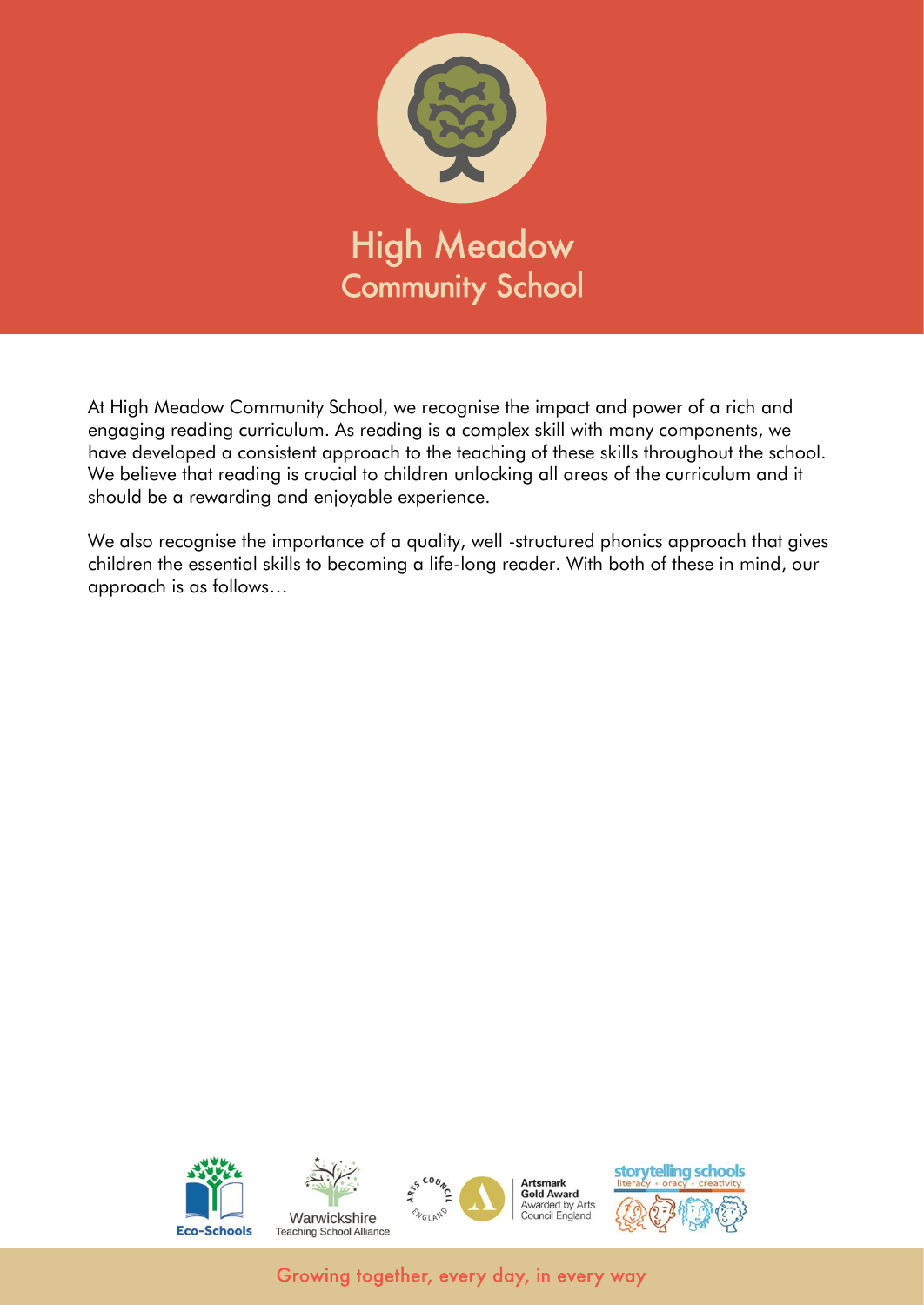

#### Phonics

We use Little Wandle to teach discrete phonics sessions across EYFS, Year 1 and Year 2. The children are taught phonics in their own classes, every morning from 9.00am – 9.25am. If we find that a child does not respond to learning to read through a phonicsbased approach we use a strategy called Precision teaching. We have the highest of expectations for all of our children and we expect most of them to progress at the rate outlined below…

|          |           |               |        |        | <b>High Meadow Community School</b><br><b>Phonics Expectations</b> |        |        |                  |        |
|----------|-----------|---------------|--------|--------|--------------------------------------------------------------------|--------|--------|------------------|--------|
|          | Reception |               |        | Year 1 |                                                                    |        | Year 2 |                  |        |
|          |           | <b>ROBINS</b> |        |        | <b>BLACKBIRDS</b>                                                  |        |        | <b>BARN OWLS</b> |        |
|          | Autumn    | Spring        | Summer | Autumn | Spring                                                             | Summer | Autumn | Spring           | Summer |
| Phase 1  |           |               |        |        |                                                                    |        |        |                  |        |
| 7 weeks  |           |               |        |        |                                                                    |        |        |                  |        |
| Phase 2  |           |               |        |        |                                                                    |        |        |                  |        |
| 6 weeks  |           |               |        |        |                                                                    |        |        |                  |        |
| Phase 3  |           |               |        |        |                                                                    |        |        |                  |        |
| 12 weeks |           |               |        |        |                                                                    |        |        |                  |        |
| Phase 4  |           |               |        |        |                                                                    |        |        |                  |        |
| 7 weeks  |           |               |        |        |                                                                    |        |        |                  |        |
| Phase 5  |           |               |        |        |                                                                    |        |        |                  |        |
| 24 weeks |           |               |        |        |                                                                    |        |        |                  |        |
| Phase 6  |           |               |        |        |                                                                    |        |        |                  |        |
| 23 weeks |           |               |        |        |                                                                    |        |        |                  |        |

٦

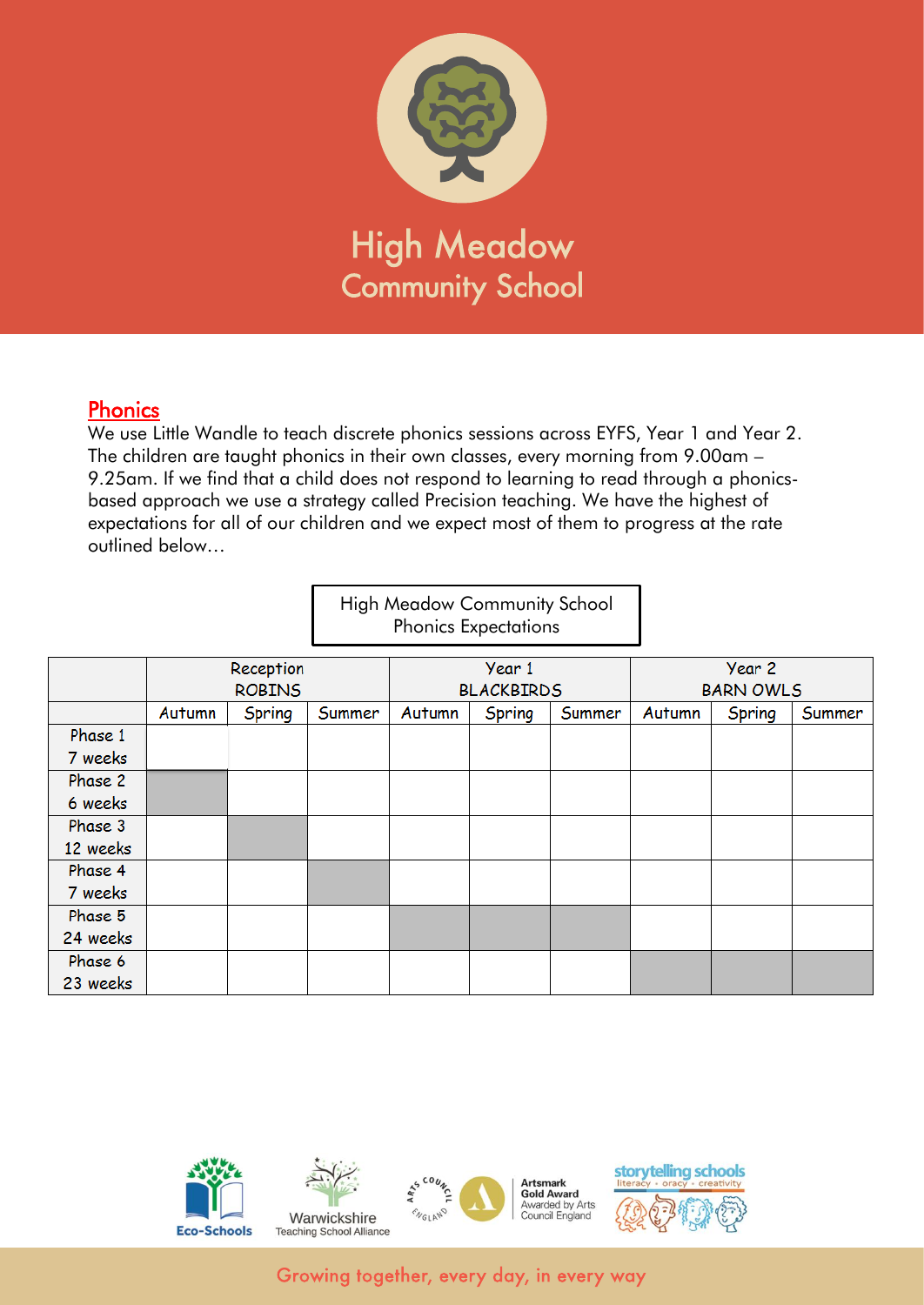

#### Progression in Phonics

Reception Children begin to learn the Phase 2 GPC's when they enter Reception Class. This is taught at a rapid pace: children are introduced to 3-4 phonemes per week throughout the first term. The teaching of this is multi-sensory and active using the wider school environment such as the Early Years outdoor area to ensure purposeful learning is taking place.

Tricky words are introduced for the children to learn at home and in school. Children are continually assessed during and at the end of this period. They move on to Phase 3 at the end of the autumn term and Phase 4 in the summer term. The expectation is that the children will leave Reception "Phase 5 ready".

Intervention will be in place for those children who are not secure when beginning a new phase to target gaps in phonic knowledge.

Year 1: Children will continue to follow the Little Wandle programme into Year 1 where they begin Phase 5. The teaching and learning will focus on building on the skills learnt in the Early Years Foundation Stage and continual formative assessment will help target any gaps in phonic knowledge. This will be addressed in class through intervention programmes and supported individual or group work. The expectation is that the children will pass the phonics check at the end of Year One and will leave "Phase 6 ready".

Year 2: Children in Year 2 will begin Phase 6. This phase is taught for the duration of the year. Any children who did not pass the phonics test at the end of Year 1 will receive additional interventions to ensure they pass the test in Year 2.

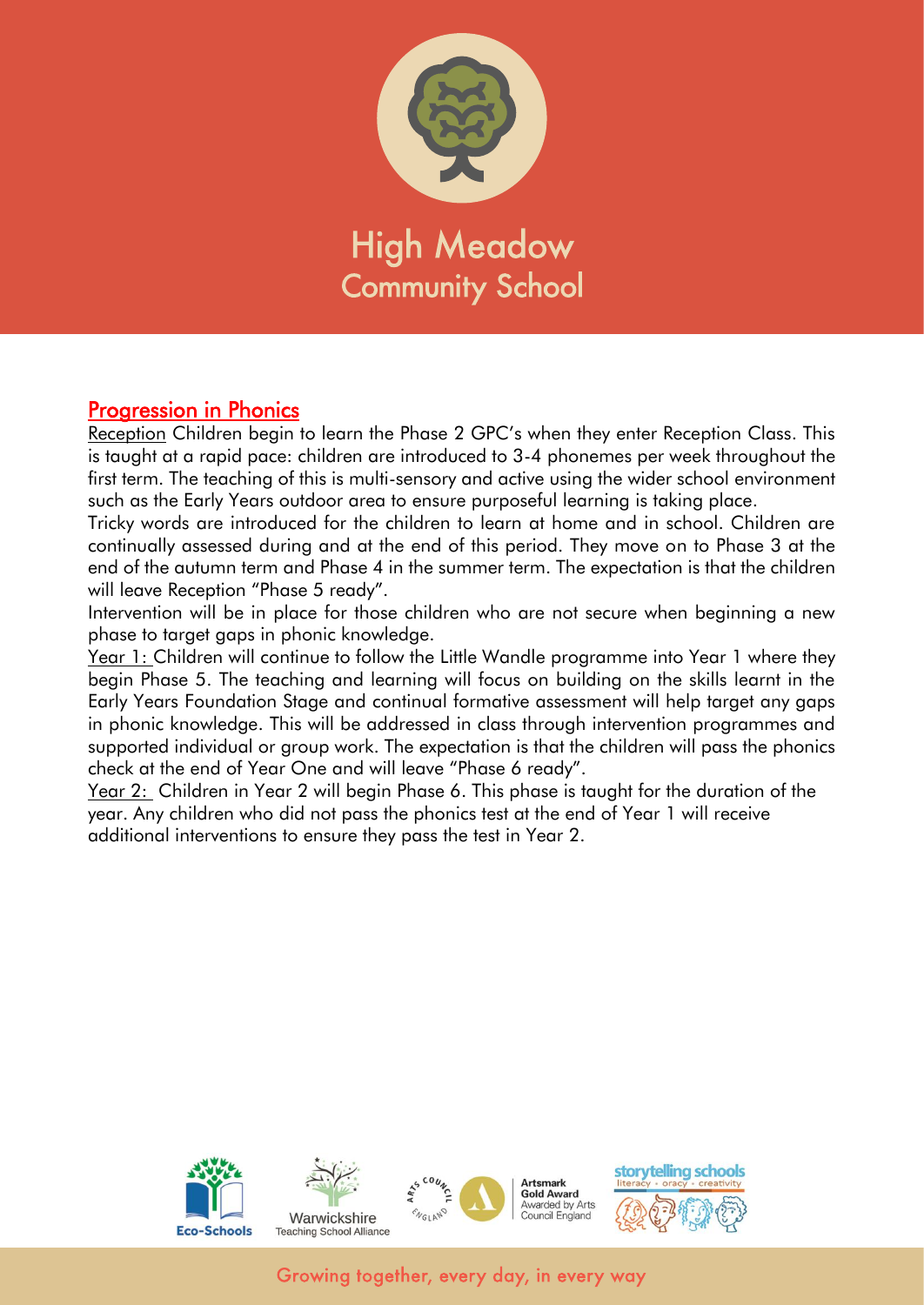

## Reading

Even before children start at High Meadow, they are given a quality picture book when the reception teacher visits them on their first home visit. This is the start of an engaging and rich reading journey that every child at High Meadow will experience.

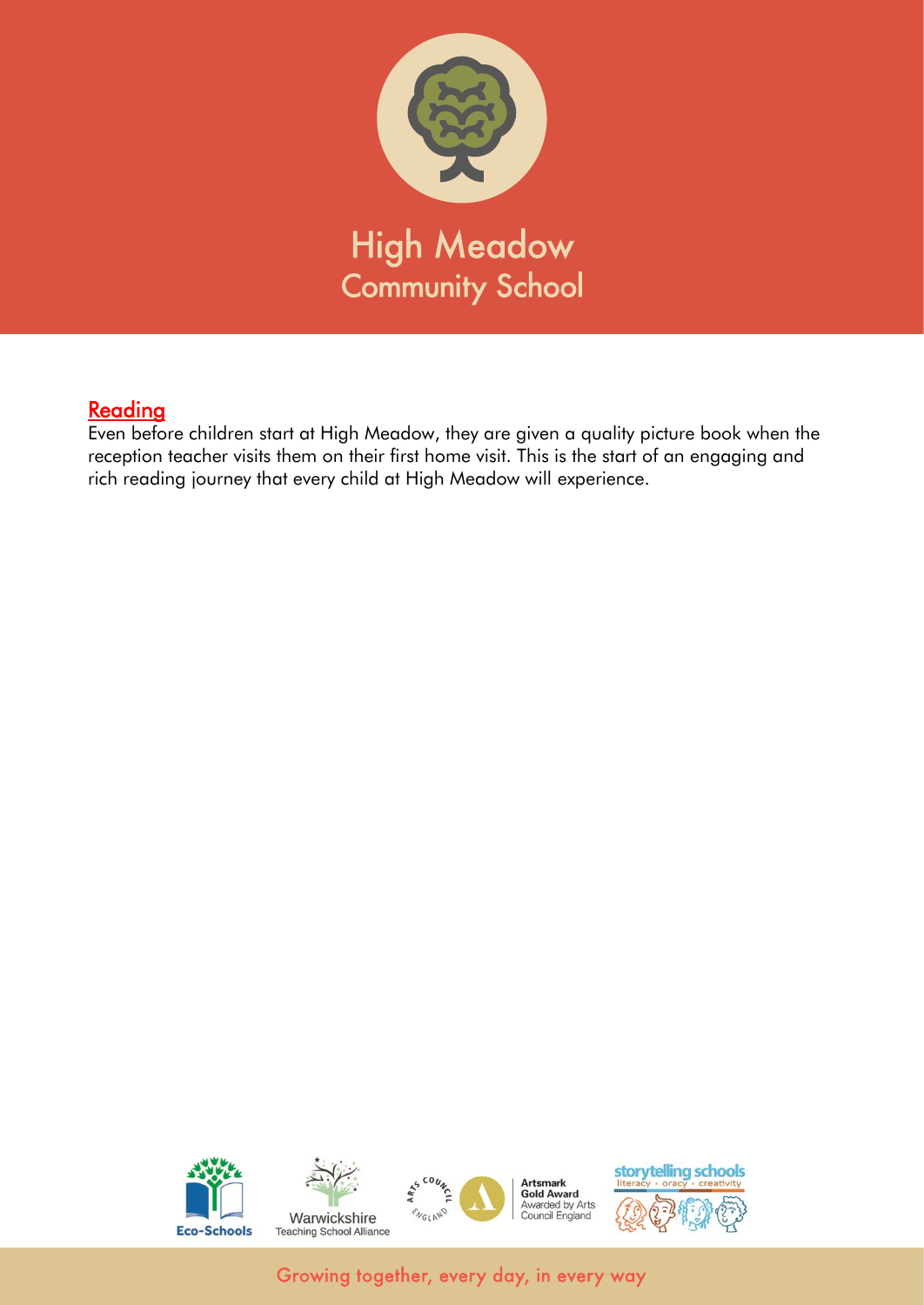

# Reading for Pleasure



# Reading across the curriculum

Reading in subjects other than English provides an excellent opportunity for children to put into practise what they have learnt. We particularly use reading widely across the curriculum to help with their vocabulary development.

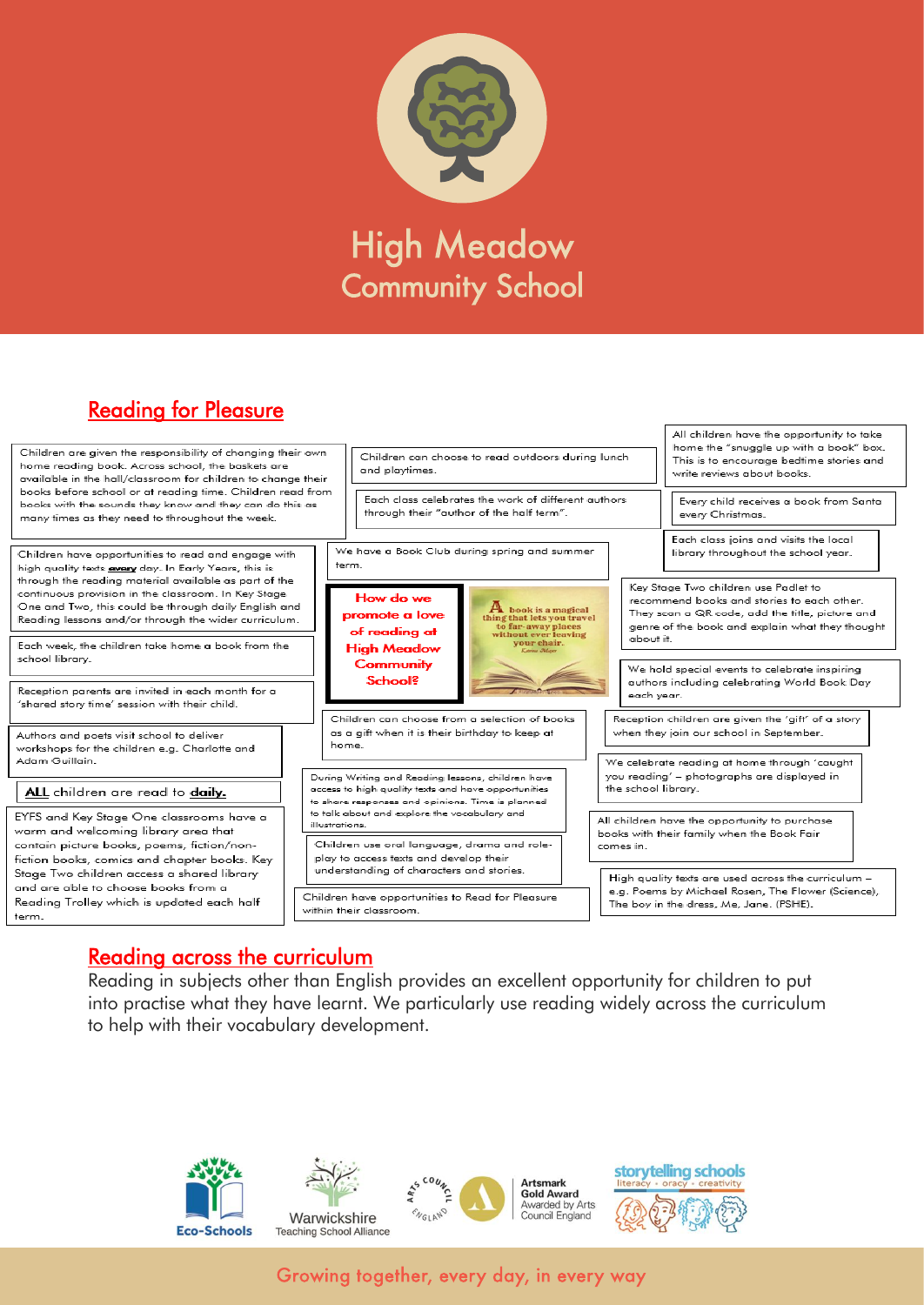

### Guided Reading

Our Guided Reading sessions explicitly teach the children the skills of reading, inferring, author's intent and understanding the meaning through lots of oral discussion, book talk and exploring a wide genre of texts. The texts we use in Guided Reading include phonics based readers such as Songbirds and Floppy Phonics, high quality picture books, poems, non-fiction texts, song lyrics and chapter books. Guided Reading sessions are taught every day.

#### Teaching Reading at High Meadow Community School

#### Reception

Reception are taught the technical skills of reading, but are also taught how to talk about books using small group work, a balance of phonics books and high quality texts to foster a love of reading and encourage book talk.

#### Year 1

Throughout the autumn term, children in Y1 children read with an adult at least twice per week to focus on decoding and oral comprehension. Throughout spring and summer term, they read with an adult on a weekly basis and they take part in daily whole class sessions where they will work on reading skills, recording responses in their Reading Books.

#### Overview - Year 2\* and Key Stage Two

Our reading curriculum is organised into specific reading skills.

The three 'BIG' skills:

- Inference
- Retrieval
- Vocabularv
- The 'mini-skills' Prediction
- Sequencing
- Whole text (KS2)
- Comparina (KS2)
- Summarising (KS2)

Lesson sequences begin with children being taught one of the skills.

The level of depth which children are expected to work at will deepen as the lessons progress. Teachers may use the class novel, other quality fiction texts, newspapers, poetry, song lyrics, plays and non-fiction texts. This will promote and foster a love of reading, as children will be exposed to a range of high quality literature. During each teaching sequence, children will have the opportunity to record in different ways in their Reading Books. They will have opportunities to work on all of the 'big' skills throughout the week and they will work on the 'mini-skills' over two teaching sequences.

Once children have been taught a skill, they work to apply their learning to comprehension style activities including modelled and independent questions.

\*All children are heard read at least once a week on a 1-1 basis. If required, individual children are given intervention time to practise reading and build fluency.

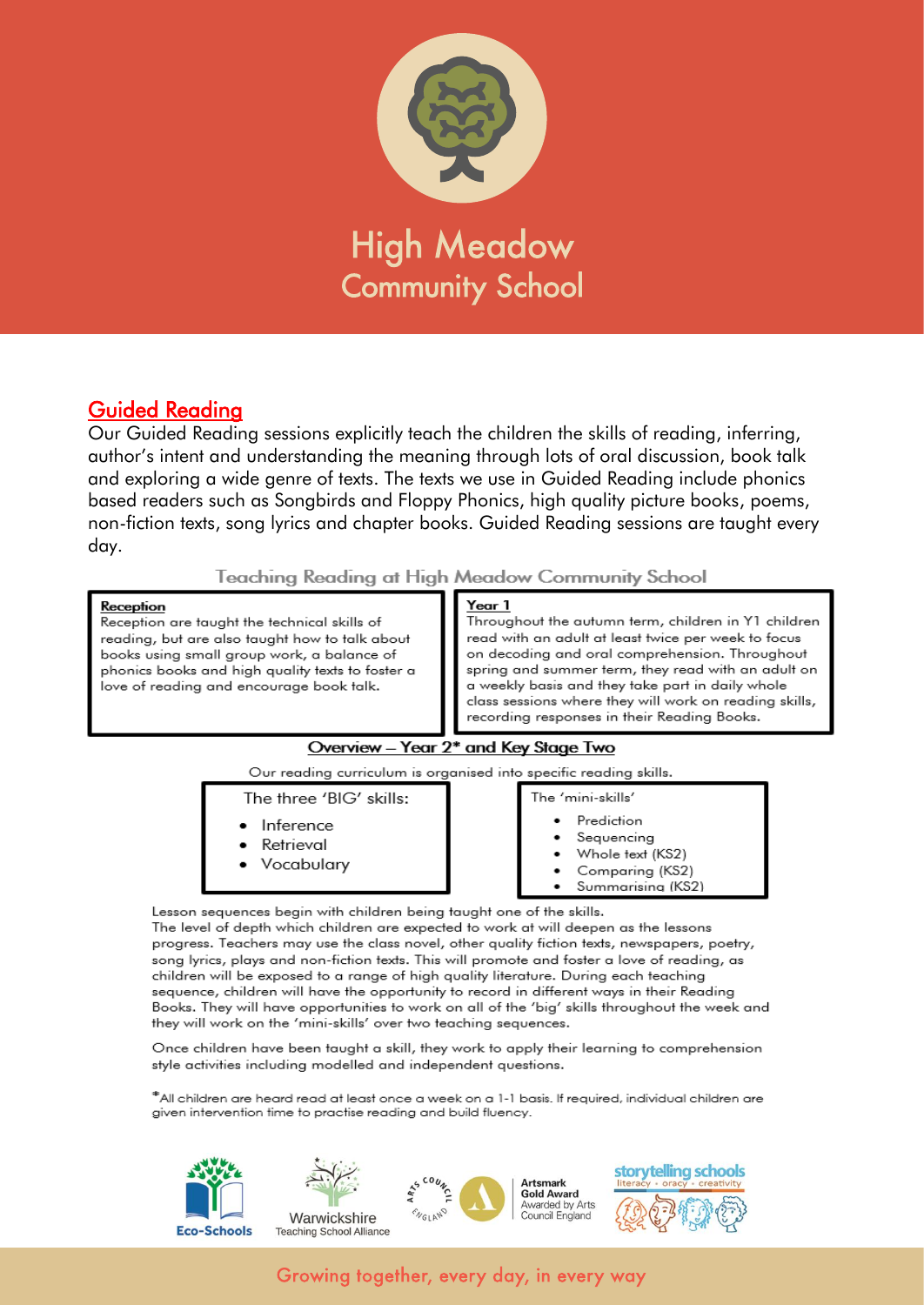

#### Home readers

Our approach to reading at High Meadow is to provide reading materials which support each phonics stage that the child is at. While they are learning to read, children read from books with the sounds they know. This allows the child to practice new words and sounds that they have been taught throughout the week. To ensure we do not cap a child's potential and to allow a child to engage in books they think that they might enjoy, every child can pick ANY book from their book band and they can change it as many times a week as long as we see evidence that they have read the book to an adult in their reading diary. Each week, children also have the opportunity to choose a book, magazine or comic from the school library which they can enjoy at home.

To ensure we provide a wide range of books we use books from the following schemes across all classes…

- Oxford Reading Tree
- Songbird Phonics
- Collins Big Cat
- Dandelion Launchers
- Dandelion Readers
- Treetops and Wayland

We also understand the crucial role parents play in their child's reading journey. We encourage parents to read with their children at home regularly; the expectation is at least 3 times per week and to record this in their Reading Diary. All children also have the opportunity to take home our, "Snuggle up with a Book Box" which encourages adults to read children a regular bedtime story.

We also encourage parents to use online reading materials to support their children too... <https://www.oxfordowl.co.uk/for-home/>

Reading Eggs has a diagnostic test which allows pupils to work at different reading levels within the programme at home and on various devices.

<https://readingeggs.co.uk/>